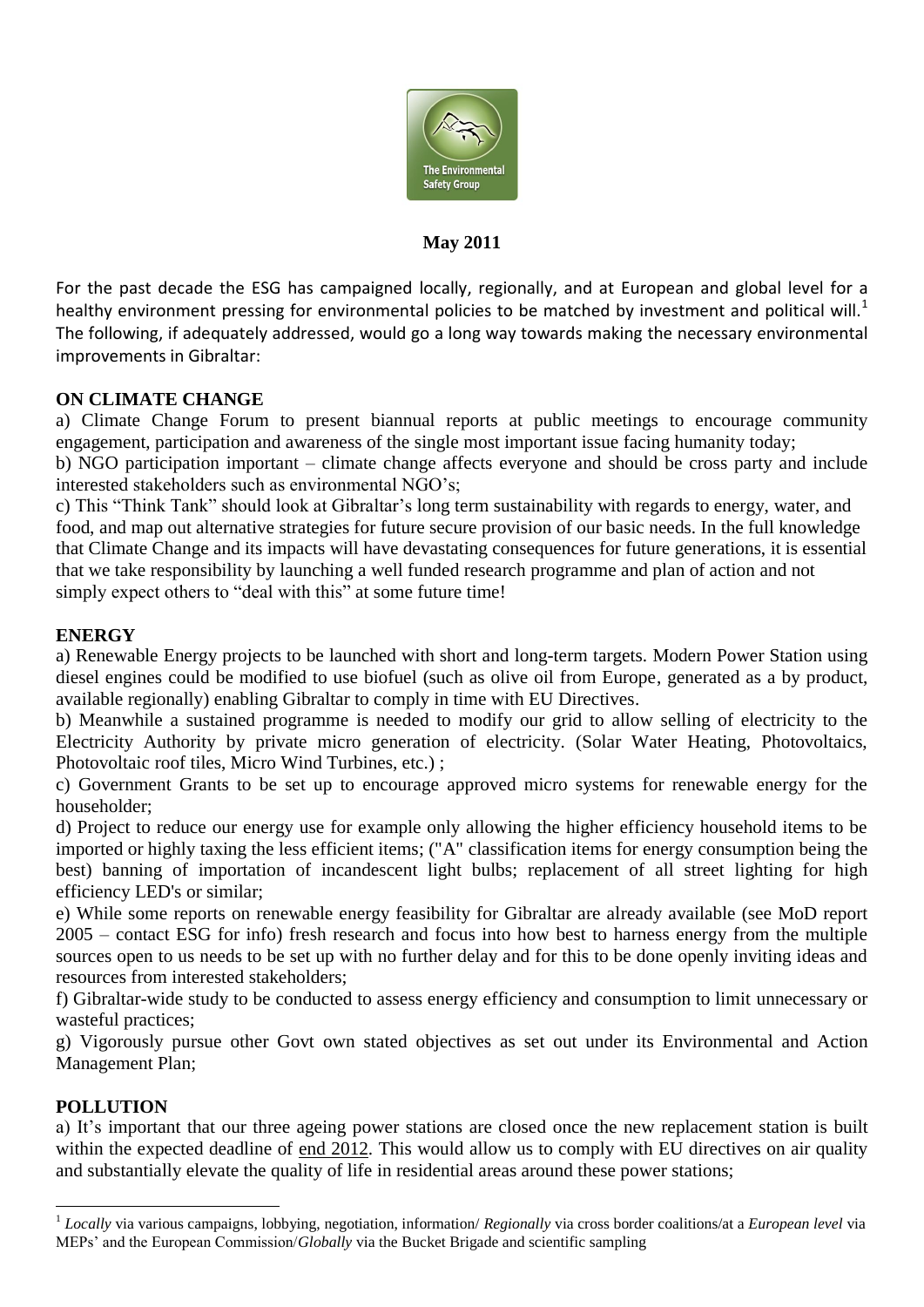b) It is essential to place strict environmental controls on all polluting industry in Gibraltar to eliminate effects beyond the fence line e.g. oil treatment, desalination, dockyard, cement factories, refuse storage and transport, petrol stations, etc. Mitigating technologies exist and Government and the private sector should be directed to invest in environmental protection equipment and practice *regardless of whether legally required*. The absence of safe buffer zones due to our size demands that we do not only settle for compliance on environmental protection standards as do larger countries. It is after all, our own community and hence our own families we are trying to protect;

c) Ensure the Precautionary Principle is a key factor when assessing impacts and mitigating needs of all industry related activity;

d) Re-invent the Environment Agency to be target driven and results orientated with a mission to make Gibraltar as pollution free as possible. For this agency to become autonomous and independently enforce environmental and public health laws;

e) Such targets to include the systematic application of BAT (Best Available Technology) in all industry;

### **TRAFFIC**

a) Traffic reduction measures and schemes and new low emission public transport targets to be actively developed;

b) Free Bus Service for local residents to be introduced without further delay;

c) Incentives for low emission vehicles over heavily polluting ones to be applied (reward and penalising schemes);

d) Control and eventual elimination of two-stroke motorbikes as these produce high levels of air and noise pollution;

e) While welcome to see cycling encouraged on our roads, this cannot take place without accompanying rules and safety guidelines: Cycle lanes to be included in new roads/Warning Signs for motor vehicle drivers to be aware of cyclists/Cyclists to adhere to safe road use- e.g. set up road signs targeting cyclists-indicate, respect lights, etc.

f) Road surfaces to be maintained year round as pot holes pose a serious danger to cyclists and motorbike riders, raising risk of accident and collision with cars;

g) Increase road safety by creating more pavements to encourage walking

g) Consideration of feedback from public consultation exercise on Govt Transport Plan namely ESG's and ITWMC among others;

## **RECYCLING**

a) Recycling of all our refuse – sustained public awareness and enforcement campaign;

b) Enforcement of litter and fly tipping laws;

c) Creation of a dedicated Eco Park to reduce fly tipping and waste piles (eye sores);

d) Netting enclosure at City Dump to limit spread of lightweight waste onto our roads and green cliffs;

e) Facilities to be provided at the City Dump to receive paper, plastic and cardboard waste for onward recycling which at present goes to landfill;

f) Development and promotion of Govt Recycling Policy to ensure that all high waste producers of glass and cans use the recycling services available today. (This to include schools, hospitals, clubs, bars and restaurants);

### **BUNKERING**

a) Freeze and controls imposed on Bunkering activities to include vapour recovery;

b) Disallow East Side Bunkering as this will increase air pollution problems as well as significantly raise the risks of a serious oil spill with devastating implications for humans, marine and bird life and our economy;

c) Full disclosure of income evaluation of bunkering and port activity to the public purse, taking into account the degrading impacts this has on quality of life and marine environment, as well as to our tourist product which is sustainable and critically important to our economy;

d) Elimination of floating petrol stations;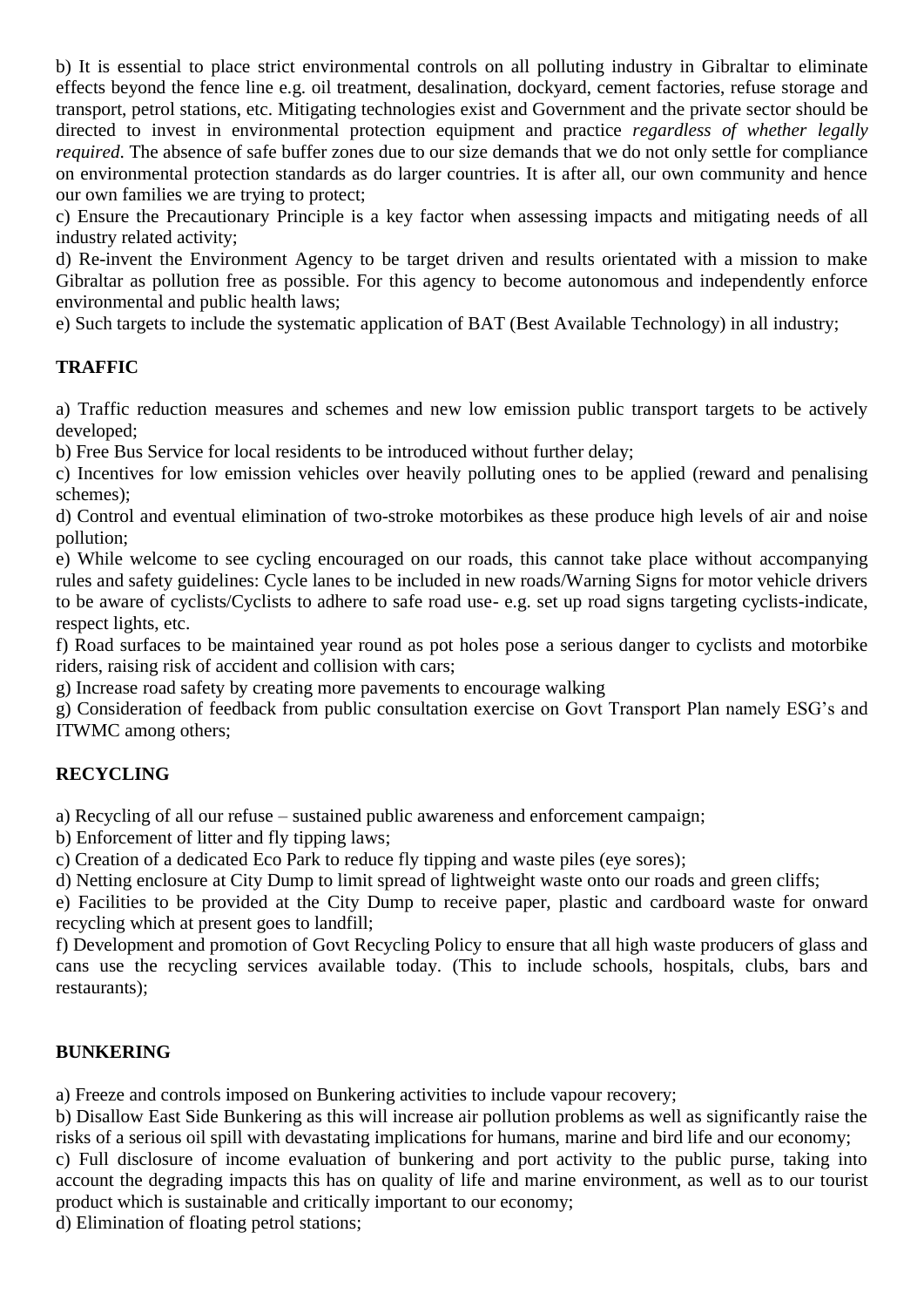e) In setting up land based fuel storage alternative, this to be done to the highest standards and using BATS, including full public consultation during planning and construction process. Commercial sensitivities should not be used to withhold information on new, polluting activity;

#### **SEWAGE TREATMENT**

a)Sewage treatment plant to be installed without further delays to eliminate raw sewage disposal to the sea (and if it can be done anaeorobically/ eliminating smells and producing methane as a by product for energy production, all the better);

#### **CONSERVATION**

a) Expansion of Nature Reserve to include East side sand slopes down to the sea joining it up with marine protected area. (To protect the last bit of natural coastline remaining in Gibraltar);

b) Major expansion of urban tree numbers and major creation/expansion and up keep of urban green areas;

c) Due consideration of key areas and recommendations as factored in the Upper Rock Management Plan produced by the GONHS

d) Upper Rock Authority announced some time back needs re-launching and should include active participation from relevant stakeholders, public discussion and participation in the decision making process;

#### **PLANNING**

1

a) Complete overhaul of Planning Procedure in Gibraltar;

b) DPC to have a neutral chair, to be open and transparent with public consultation on all major projects;

c) EIA's to include consideration of the *existing environment* on new development projects as well as impacts from *new projects* on the environment;

d) All major projects, including Govt, to undergo EIA's given the limitations of land space in Gibraltar and need for best assessment ahead of breaking ground;

e) Adherence to Best Practice in planning to be applied to all Planning Procedures in Gibraltar;

f) Recommendations made under the Strategic Environmental Plan released alongside Gibraltar's' Development Plan to be given open and serious consideration: Most importantly Gibraltar must consider setting limits on levels of development, traffic and pollution to safeguard quality of life;

g) Gib Dev Plan "green measures" and check-list to be actively applied and reviewed;

h) Green Building Legislation to be vigorously adhered to as well as developed to retrospectively tackle recent and major new development for improvements in environmental performance;

### **EAMP (Environmental and Action Management Plan)-**

a) Urgent Govt wide implementation of its Environmental and Action Management Plan (EAMP -*which nevertheless needs improving/expanding* to address dockyard and bunkering as well as other impacting activities on the Rock omitted from the  $Plan<sup>2</sup>$ );

b) EAMP to permeate all Ministries and Departments, Agencies and others to ensure that all decisions reflect genuine environmental considerations as well as economic and technical factors;

c) EAMP *public* presentation overdue and anticipated;

<sup>&</sup>lt;sup>2</sup> See ESG Website : http://www.esg-gib.net/esg-on-govt-action-plan-3-2-11/